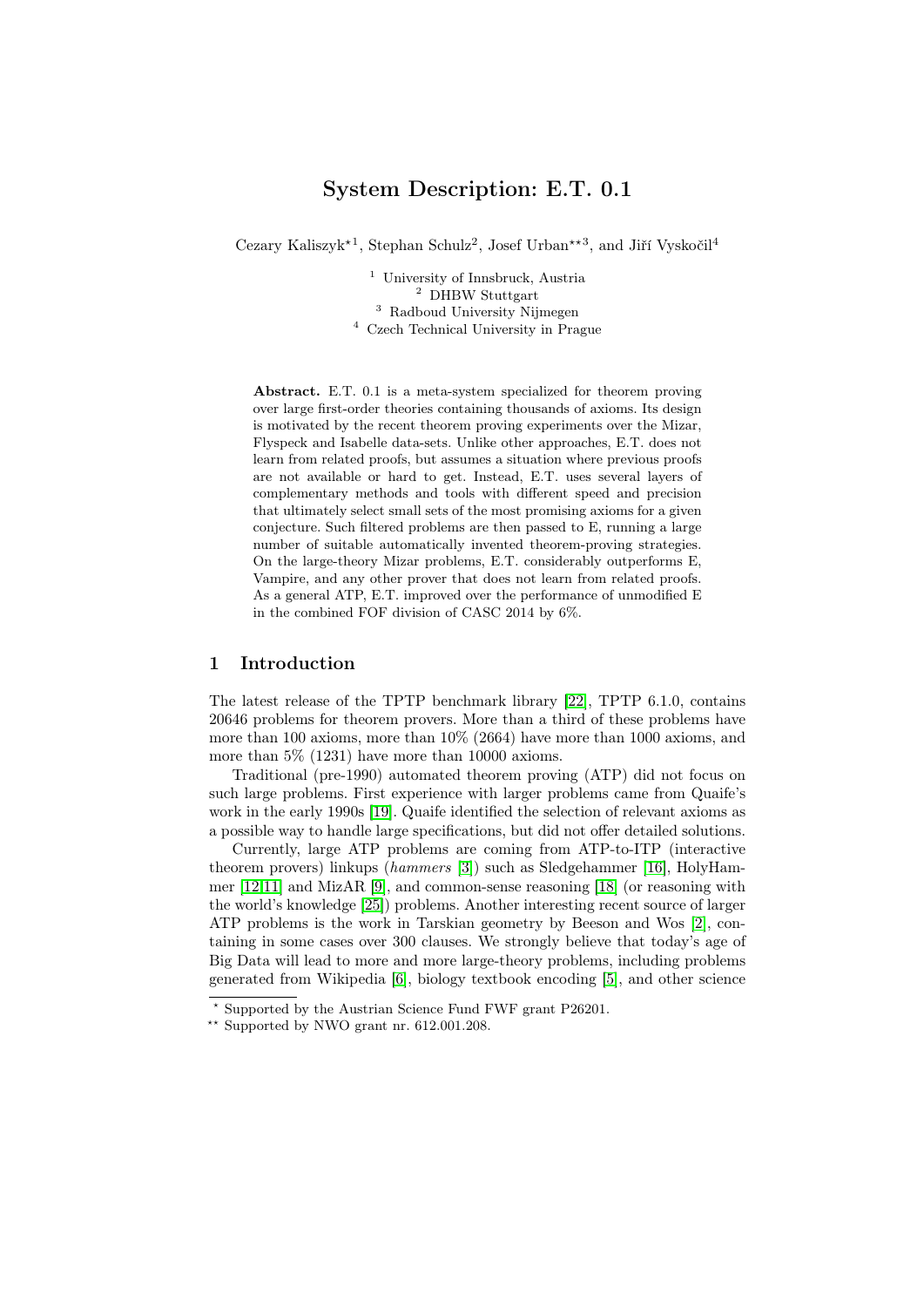domains. Strong and practically usable methods and systems for proving large problems will be crucial for meaningful use of ATP in these new domains.

In the context of ATP/ITP cooperation, a number of methods have been developed recently to attack large problems. In pure ATP systems there has so far been basically just one (highly successful) method for dealing with large problems: the SInE heuristic invented by Hoder, implemented first as a standalone filter [\[29\]](#page-9-8) and then inside Vampire [\[15](#page-9-9)[,7\]](#page-8-4) and E [\[20\]](#page-9-10).

This paper describes E.T., a general large-theory ATP system based on E. It uses a combination of several methods transferred from the recent AITP[5](#page-1-0) research. In Section [6](#page-5-0) we show that the first version of E.T. already performs very well on large problems from the MPTP2078 benchmark, improving over plain E and Vampire by 98% resp. 22%. When used as a general ATP, E.T. has improved the performance of plain E in the combined FOF division of CASC 2014 by 6%. E.T. is available at <http://mws.cs.ru.nl/~urban/et10>.

### 2 Overview of E.T.

E.T. is intended for solving ATP problems that have one defining feature: they contain a large fraction of axioms that are not necessary for proving the conjecture. A secondary aspect of such large problems is that they often contain lemmas that can be used to construct alternative proofs. Thus it is useful to have a portfolio of complementary strategies that can select different promising axiom subsets and optimize the proof search over them.

We assume a setting in which a sequence of independent problems is presented to the system. In partcular, we do not assume that many related problems are being solved so that one could use consistent symbol and formula names and previous proofs in learning how to prove the next problems. Neither do we assume that common axioms are pre-loaded and expensively pre-processed once. Instead, the reading and preprocessing is done independently for each query.

This setting corresponds to the FOF division of CASC, which uses problems of various origins. It excludes some of the strongest and most obvious learning methods [\[13\]](#page-9-11) possible in the "Large Theory Batch" scenario, where many problems share a background theory. However, ideas can still be transferred. For example, strategy invention as done by BliStr [\[28\]](#page-9-12) can be used on sets of problems that do not share symbols and formula names.[6](#page-1-1)

Similarly, one can use a number of symbolic and statistical methods successfully used in AITP for extracting useful feature characterizations of the large number of formulas. This has to be done much faster when solving a single large problem, making use of a layered architecture where the layers have different speed/precision trade-offs. Such layered (also called  $\ell$  *early-exit*) approaches have been explored in information retrieval and particularly in web-search ranking

<span id="page-1-0"></span> $^5$  We will use AITP as an abbreviation for the ATP/ITP cooperation, hinting also at the AI aspects of that topic.

<span id="page-1-1"></span> $6$  Although never publicly described, similar methods used are one of the main dark sources of Vampire's success.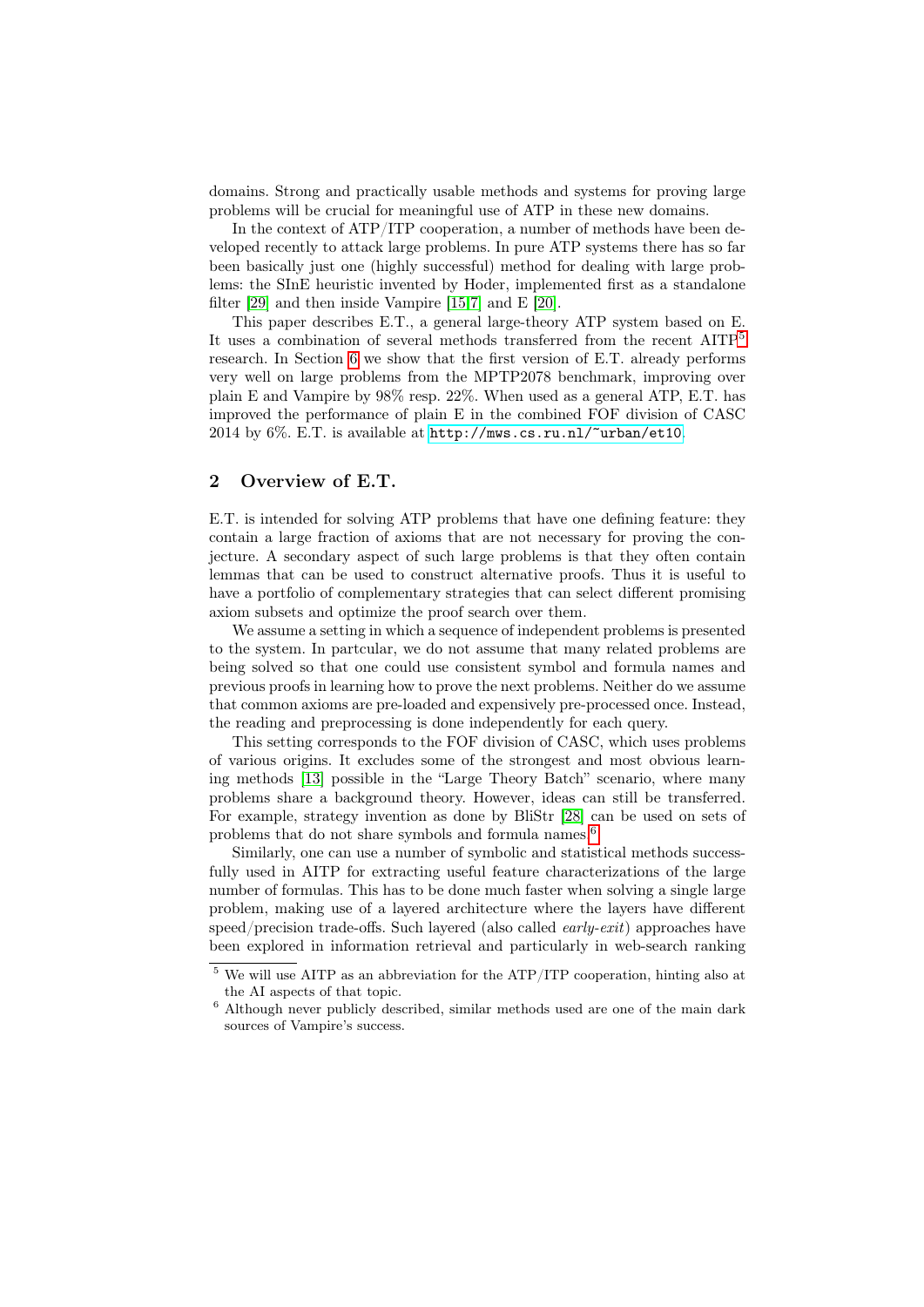systems [\[4\]](#page-8-5), from which large-theory systems like E.T. can draw useful analogies. The extracted features are then used in E.T. as an input to several premise selection algorithms, such as our custom version of the Meng-Paulson filter (MePo) [\[17\]](#page-9-13) and a non-learning version of the distance-weighted k-nearest neighbor (k-NN) algorithm [\[10\]](#page-9-14). The high-level description of E.T.'s processing chain is as follows:

- 1. The large input problem (potentially containing millions of axioms) is first reduced to several thousands of axioms using three differently parameterized (and reasonably complementary) non-strict versions of E's fast generalized SInE filter (see Section [4.1\)](#page-3-0). Further processing is done with the union of these three filtered versions. This first reduction takes about 10 s for a problem with 500000 axioms. This speed is achieved by sharing several SInE preprocessing steps between the differently parameterized SInE selection passes.
- 2. Very long formulas are removed to prevent blow-ups in the following stages.[7](#page-2-0)
- 3. If the original problem is in FOF, the reduced problem is clausified, removing very long clauses to prevent blow-ups in the feature generation phase.
- 4. Several tools are used to compute features of the formulas (or clauses) in the reduced problems. The current version can use as features symbols, (variablenormalized) shared terms, and all matching terms. See Section [3.](#page-2-1)
- 5. Several external premise selectors such as MePo and k-NN (Section [4\)](#page-3-1) use these (probabilistically normalized) features to rank the axioms according to their estimated relevance to the conjecture, and problems with varied numbers of the top-ranking axioms are written.
- 6. Such problems are then (sequentially)<sup>[8](#page-2-2)</sup> passed to E, which then typically applies much more restrictive SInE filtering to them, followed by a pool of the large-theory ATP strategies (Section [5\)](#page-5-1).

## <span id="page-2-1"></span>3 Feature Generators

The feature generators are run on the problems reduced by the first fast SInE layer to several thousand formulas or clauses. Apart from using symbols as features, E.T. also enumerates all terms and subterms in the reduced problems' formulas, using E's fast shared term banks. Different variable normalization schemes can be used to increase or decrease the sharing of such features across formulas, providing different term-based similarity metrics.

A recent addition to the pool of such feature generators is a fast implementation of discrimination trees, enumerating for each formula  $\phi$  all terms in all formulas, that are more general than the terms in  $\phi$ . Such features (when suitably probabilistically weighted) provide a better concept of similarity of formulas than any other syntactic features used so far [\[14\]](#page-9-15). This feature generator

<span id="page-2-0"></span> $^7\,$  The current limit for formula/clause size is 5kb. This filters out only a few of formulas from the large corpora of interest, and in practice does not influence completeness.

<span id="page-2-2"></span><sup>8</sup> E.T. runs its strategies sequentially by default. It is also possible to run the strategies, premise selectors, and feature extractors in parallel when more cores are available.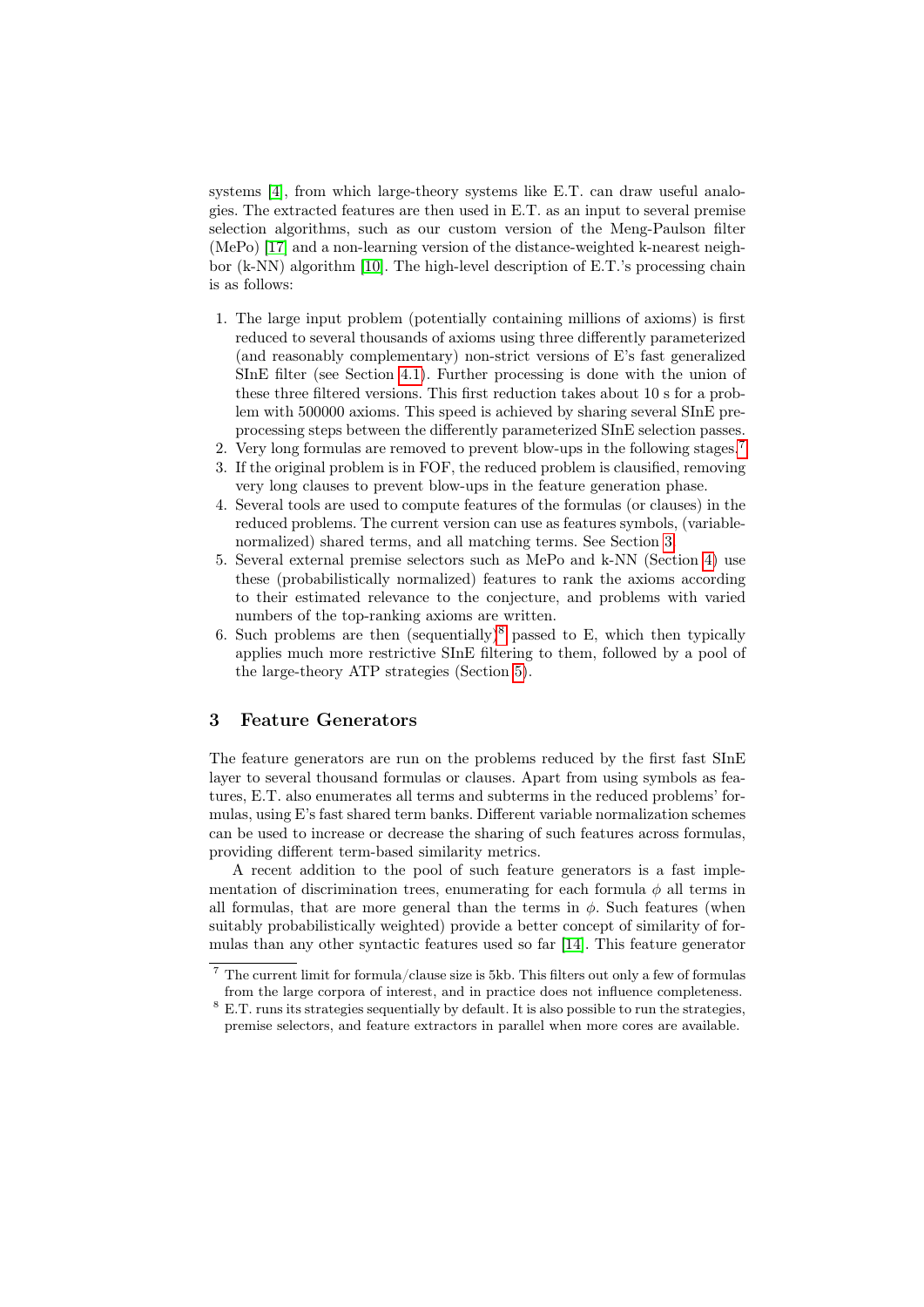is the reason why the formula and clause sizes need to be kept below certain size (to prevent high quadratic factors), keeping the enumeration of matching terms within seconds for the reduced problem. For the weighting of features, we use the fast IDF scheme that adds practically no overhead while significantly improving the similarity metrics [\[10\]](#page-9-14).

## <span id="page-3-1"></span>4 Premise Selectors

Since no previous proofs are available when running E.T., it relies on premise selectors that do not learn from related proofs. In particular, we use a number (currently 28) of differently parameterized E's generalized SInE filters limited to symbolic features in phase  $#1$  and phase  $#6$ , and our modified version of the MePo filter using the more expensive features in phase  $#5$ . These two methods are briefly described below. Some additional performance is gained (see Table [2\)](#page-7-0) by adding in phase #5 a non-learning version of the distance-weighted k-nearest neighbor (k-NN) algorithm [\[10\]](#page-9-14), where each formula  $\phi$  only carries the information that it is useful for proving facts with high feature overlap with  $\phi$ .

## <span id="page-3-0"></span>4.1 Generalized SInE in E

E has native support for axiom selection in large theories. It implements a parametrized and efficient version of Hoder's SInE algorithm [\[7\]](#page-8-4). SInE is a fixed point algorithm. It starts with an initial set of formulas deemed necessary for the proof (usually including at least the conjecture), and successively adds formulas related to formulas already included, until a fixpoint is reached. Relatedness is based on sharing of at least one function- or predicate symbol between already selected clauses/formulas and new candidates. If all symbols are used, this corresponds to a classical relevance relation. However, this typically selects sets of clauses that are much larger than necessary, and only has limited utility.

Hoder correctly conjectured that rare symbols forge a stronger bond than common symbols, as formulas that share rare symbols are more likely to be part of the same microtheory. Using only the rarest symbols in a formula to find related clauses or formulas turned out to be too strict a relation. Thus, to allow the relaxation of this criterion, Hoder used a benevolence parameter that allows not just the symbol with the lowest frequency to be used for the relatedness relation, but also symbols wich occur up to a certain factor more often. E adds the *generosity* concept, which always uses the  $n$  least frequent symbols.

E allows the following parametrization of its SInE implementation.

- $-$  Frequency can be based on counting formulas/clauses containing a symbol, or on counting individual (sub-)terms.
- The initial set of the fixpoint process can consist of just the conjecture, or it can also include formulas defined as additional hypotheses for a particular proof problem by the user via the TPTP formula role.
- Benevolence and generosity can be set.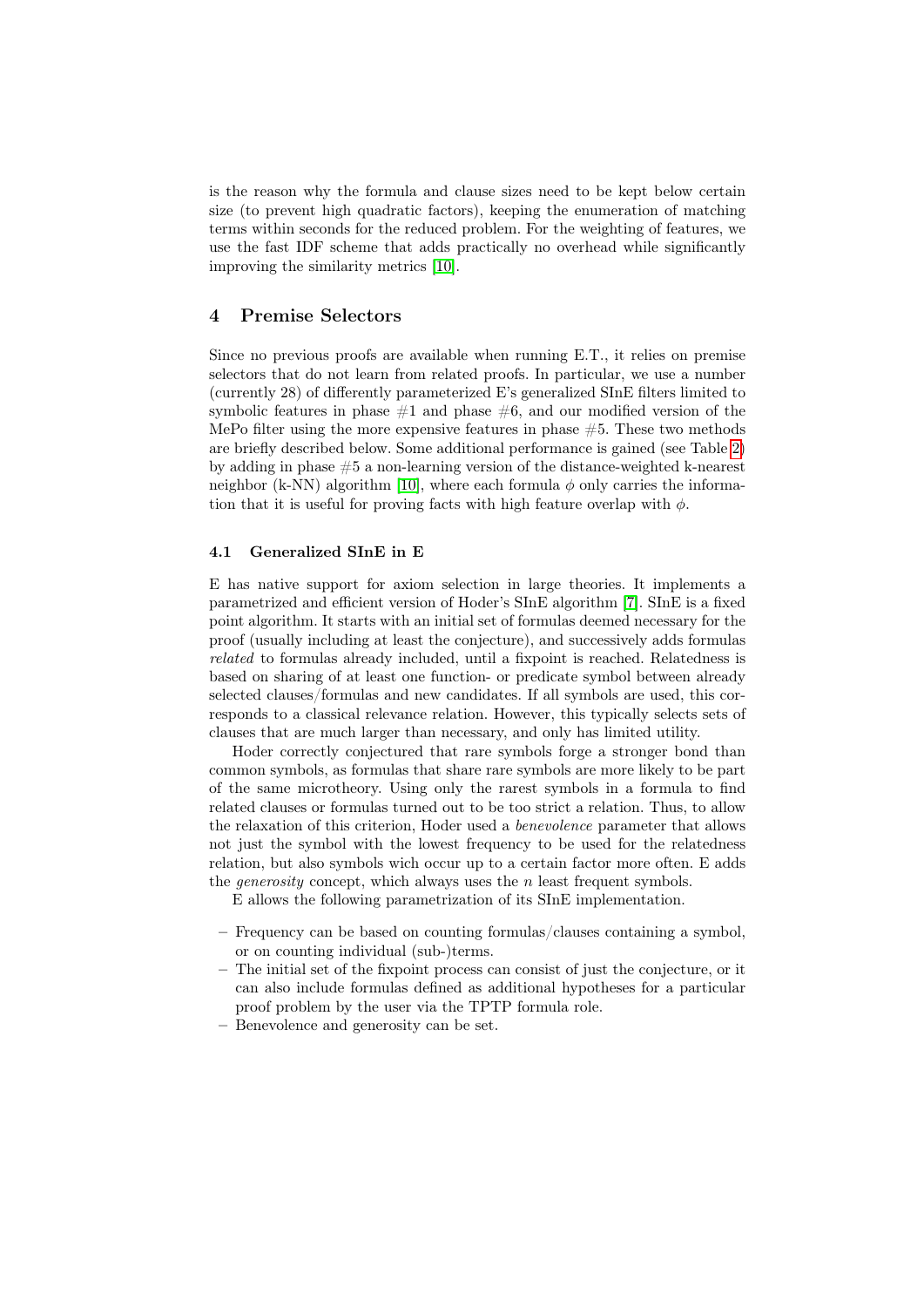- While SInE usually runs to a fixpoint, E can terminate the process after a pre-determined number of iterations
- E also allows hard limits on the axiom set size, either in absolute terms, or as a fraction of the original specification.

This generalized SInE algorithm is implemented in E proper, where it is supported by a meta-level automatic parameterization. It also is available as a stand-alone tool that will efficiently apply several different parameterizations, sharing as much of the work as is possible. This includes parsing, frequency counting, and indexing of clauses and formulas by function symbol.

In E.T., SInE is used in two phases:

1. In phase  $#1$  when the following non-strict (manually adjusted) SInE filters are used to make the later more expensive filters reasonably  $fast^9$  $fast^9$ :

| GSinE(CountFormulas, hypos, 3, , , 1500, 1.0)   |  |  |
|-------------------------------------------------|--|--|
| GSinE(CountFormulas, hypos, 1.2, , , 1500, 1.0) |  |  |
| GSinE(CountFormulas, hypos, 30, , , 1500, 1.0)  |  |  |

This phase takes about 10 s for problems with 500000 axioms, leaving enough time for the next phases when using 60 s time limit.

2. In phase  $\#6$ , SInE is used in most of the E strategies that are ultimately run on the problems prepared by the previous filters. The parameters for SInE in these strategies are listed in Table [2.](#page-7-0) They are designed (jointly with other ATP parameters) automatically by the BliStr loop on suitable samples of large-theory problems (in this case Flyspeck and the 1000 Mizar@Turing training problems). The parameters that can be varied are the benevolence, number of iterations, and the absolute maximum axiom size. The rest of the parameters are fixed to the same values as in the non-strict filters above.

#### 4.2 MePo3

MePo3 is an algorithm for assigning predicted relevance based on the Meng-Paulson relevance filter (MePo) [\[17\]](#page-9-13) modified in several ways.

The algorithm is implemented as a recursive function which is given as input the set of all axioms  $A$  a set of weighted features  $F$  together with an increment number p. The initial value of F  $(F_0)$  are the features of the conjecture C, i.e.,  $F_0 = F(C)$ , where  $F(\phi)$  denotes features of a formula  $\phi$ . The weights of the initial features are set to 1. Each recursive call  $i$  ( $i > 0$ ) first computes the cosine distance between the remaining (not yet chosen) axioms in A and the given feature vector  $F_{i-1}$ . The axioms are then sorted by this distance, and the  $p$  axioms with the smallest distance are included in MePo3's answer. For each axiom  $\phi$  included in the answer, its features  $F(\phi)$  weighted by a factor of  $\phi$ 's distance to  $F_{i-1}$  are added to  $F_{i-1}$ , resulting in  $F_i$  which is then passed to the next recursive call. The algorithm is inspired by the Meng-Paulson filter, however we have introduced several changes:

<span id="page-4-0"></span><sup>9</sup> Parameters are used in the order given above. Missing parameters use E's built-in default values.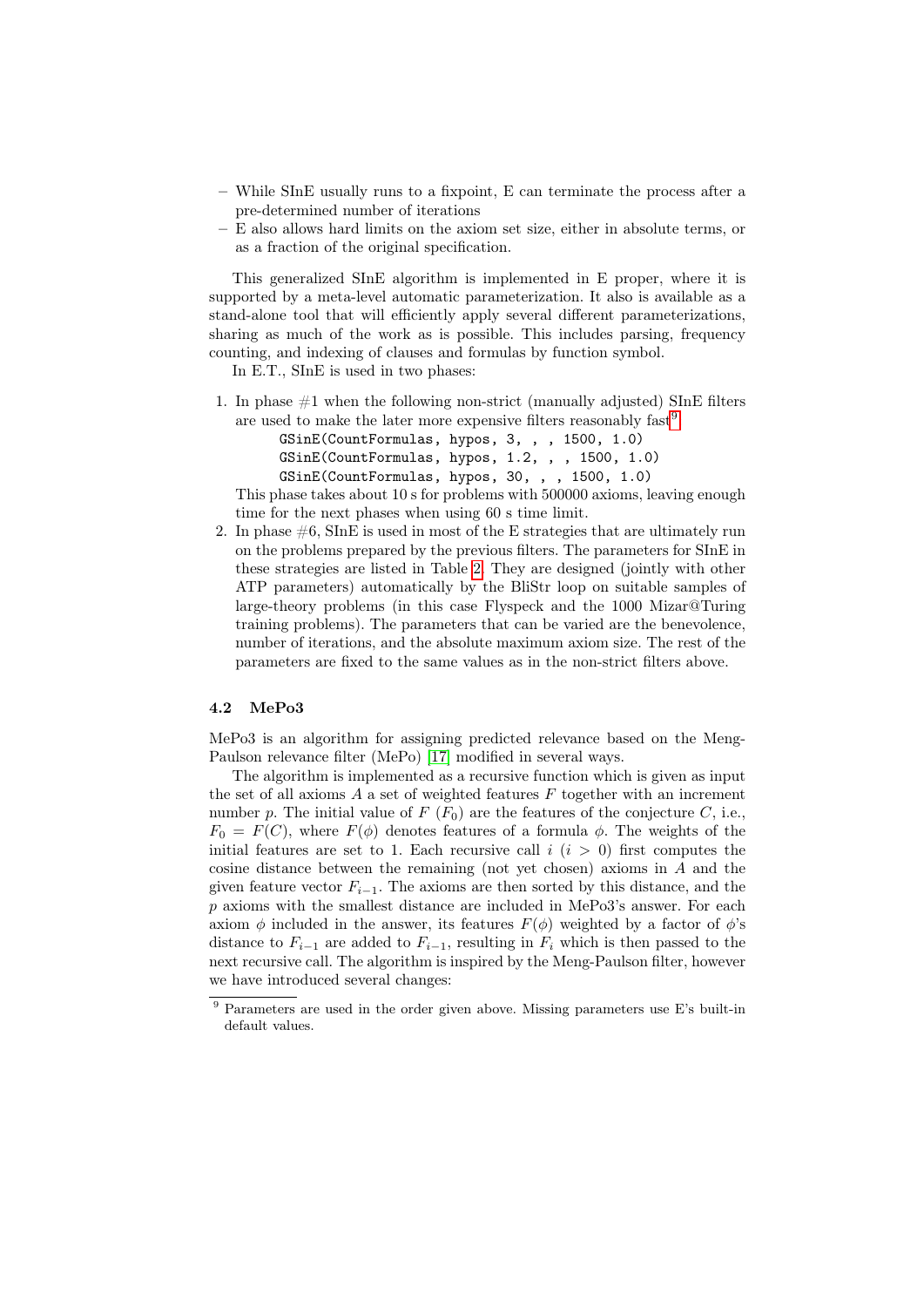- MePo3 computes the distance as the cosine distance of the weighted feature vectors, rather than the proportion of relevant features to irrelevant ones.
- MePo includes in the answer the facts that are nearer to the conjecture than a given factor. This factor is modified in the recursive calls. This did not perform well for FOF problems, so we use an included-number in MePo3,
- MePo has a number of special cases that have been built into the algorithm to optimize for Isabelle/HOL, such as bonuses for elimination rules or facts present in the simplifier. MePo3 only has no such optimizations, instead relies on more advanced feature characterizations.

E.T. 0.1 always uses MePo3 with  $p = 100$ . The two parameters that are varied are the features used, and the number of best premises selected. The same is true for the distance-weighted k-NN, where in the simple scenario without previous proofs the number of best premises selected is always equal to the number of nearest neighbors k. Both MePo3 and k-NN are implemented efficiently in  $C++$ . Since the problems passed to them are already reduced to several thousands axioms, running these premise selectors is usually done within seconds, depending on the number of features used. As in E's SInE, a lot of work is shared between the different instances of k-NN and MePo3.

## <span id="page-5-1"></span>5 E Strategies and Global Optimization

When phase  $#5$  premise selectors have finished, E is run on the filtered problems, using 36 different strategies (see Table [2\)](#page-7-0). Four of these strategies are taken from E's exisiting portfolio, three are various versions of E's auto mode, which itself selects strategies based on problem characteristics.

The remaining 29 strategies have been designed automatically by BliStr, using the Mizar@Turing training problems and a small random sample of the Flyspeck problems. BliStr finds a small set of strategies that solve as many training problems as possible. This is done in an infinite loop which interleaves (i) fast iterative improvement of the strongest strategies on easy problems, (ii) slow evaluation of the newly invented strategies on all problems, and (iii) subsequent update of the candidate set of strong strategies and of the set of easy problems used for the next iterative improvement. The inclusion of the strategies into the final portfolio was done heuristically, based on their joint (greedy) coverage of the Mizar@Turing and Flyspeck problems.

## <span id="page-5-0"></span>6 Experimental Analysis

For the main evaluation we use the MPTP2078 benchmark [\[1\]](#page-8-6), used for the largetheory division (Mizar@Turing) of the 2012 CASC@Turing automated reasoning competition [\[23\]](#page-9-16). These are 2078 related large-theory problems (conjectures) from the development of the general topological proof of the Bolzano-Weierstrass theorem extracted from the Mizar library. For each conjecture  $C$  we assume that all formulas stated earlier in the development can be used to prove  $C$ . This results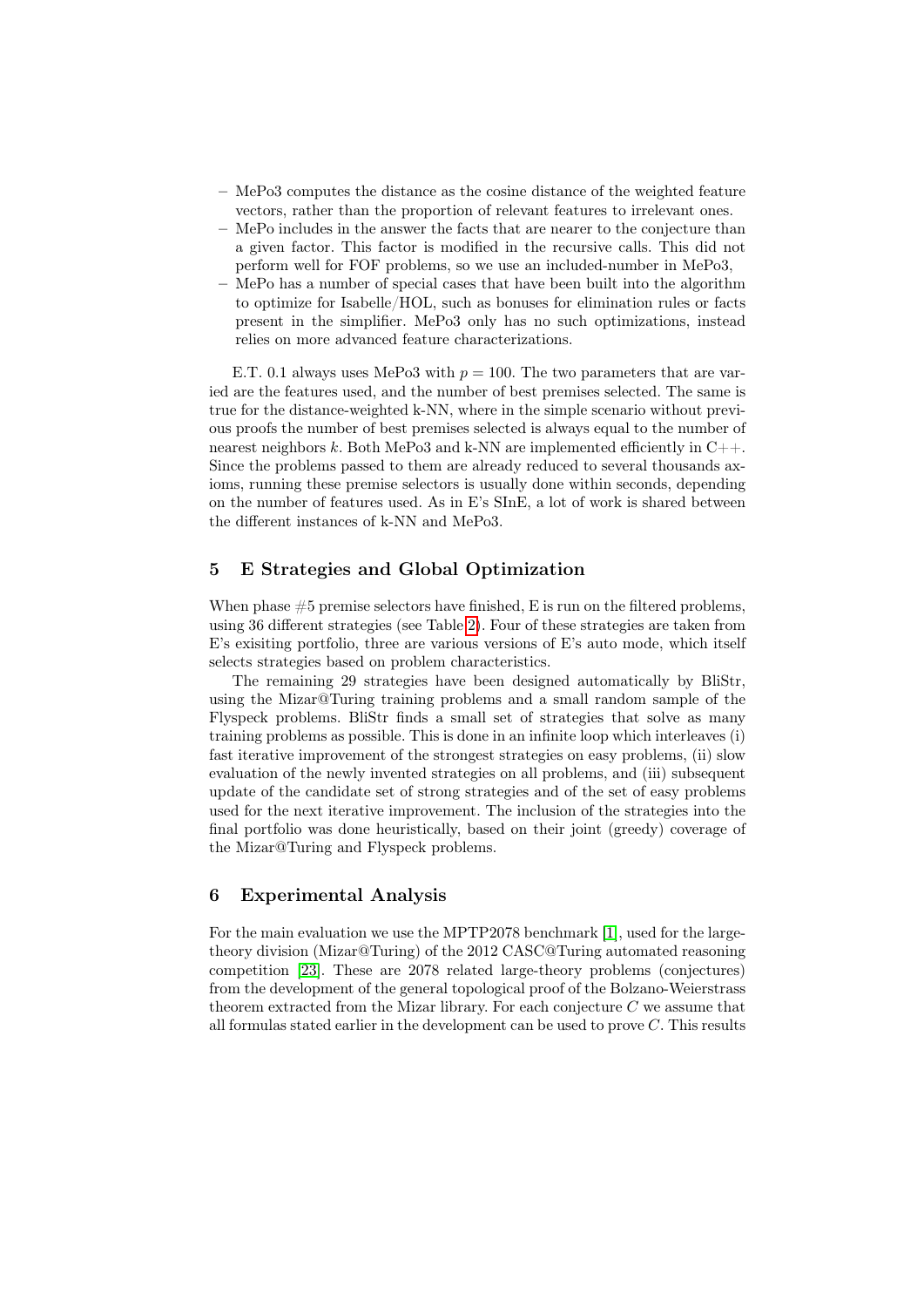| <b>ATP</b>               | E 1.8 (%) Vampire 2.6 (%) E.T. 0.1 (%) Union (%) |           |           |
|--------------------------|--------------------------------------------------|-----------|-----------|
| Small problems 1213 (58) | 1319(63)                                         | 1357(65)  | 1416 (68) |
| Large problems $580(28)$ | 940 (45)                                         | 1148 (55) | 1208(58)  |
| Large/small ratio $0.48$ | 0.71                                             | 0.85      | 0.85      |

<span id="page-6-0"></span>Table 1. ATPs on the large and small MPTP2078 problems, using 60 s time limit.

in large ATP problems that have 1877 axioms on average. For each conjecture C we also know its ITP (Mizar) proof, from which we can (approximately  $[1]$ ) determine a much smaller set of axioms that are sufficient for an ATP proof after the translation from Mizar to TPTP [\[26,](#page-9-17)[27\]](#page-9-18). This gives rise to small ATP problems, where the ATP is significantly advised by the human author of the ITP proof. These small problems contain only 31 axioms on average.

Table [1](#page-6-0) compares the performance of E 1.8, Vampire 2.6, and E.T. 0.1 on the MPTP2078 problems. All systems are run with 60s time limit on a 32-core server with Intel Xeon E5-2670 2.6GHz CPUs, 128 GB RAM, and 20 MB cache per CPU. Each problem is assigned one CPU. On small problems, the three systems do not differ much. Vampire solves 9% more problems than E, E.T solves 12% more problems than E and 3% more than Vampire. All systems together can solve 68% of the small problems. Differences are larger on large problems, where Vampire solves 62% more problems than E, E.T. solves 98% more problems than E, and E.T. solves 22% more problems than Vampire. An interesting metric is the ratio of the number of large problems solved to the number of small problems solved. For E this ratio is below 0.5, for Vampire it is 0.71, and for E.T. it is 0.85. This suggests that Vampire's large-theory techniques (primarily SInE) are much stronger than those used in the default mode of E, and shows that such techniques in E.T. (i.e., the premise-selection layers) are much more successful than the other systems.

Table [2](#page-7-0) sheds more light on how E.T. achieves its performance on large problems. It lists the first 30 strategies (of 49 total) as tried sequentially by E.T., together with their success on the small and large problems. On the small problems, 79% is solved already by the first two strategies that use only nonstrict (or none) SInE filtering. On the large problems, these two strategies solve however only  $34\%$  of the problems, while the next two restrictive strategies solve 40% of the problems (they are given only the problems unsolved by the first two strategies). The third strategy does only two SInE iterations and takes only 60 best axioms, and the fourth strategy combines MePo (taking 128 best premises) with similarly restrictive SInE.

The second independent evaluation is the FOF division of CASC-J7 [\[21\]](#page-9-19). The results of the E-based ATPs and Vampire are shown in Table [3.](#page-7-1) The overall improvement of E.T. (using E version 1.8) over E (newer version 1.9) is  $6\%$ (18 problems more), and on problems with equality this is 9%. There is no improvement on the problems without equality. This is likely an artifact of E.T.'s strategy invention being done on Flyspeck and Mizar problems, which almost always use equality. While Vampire solves 11% more problems than E.T., its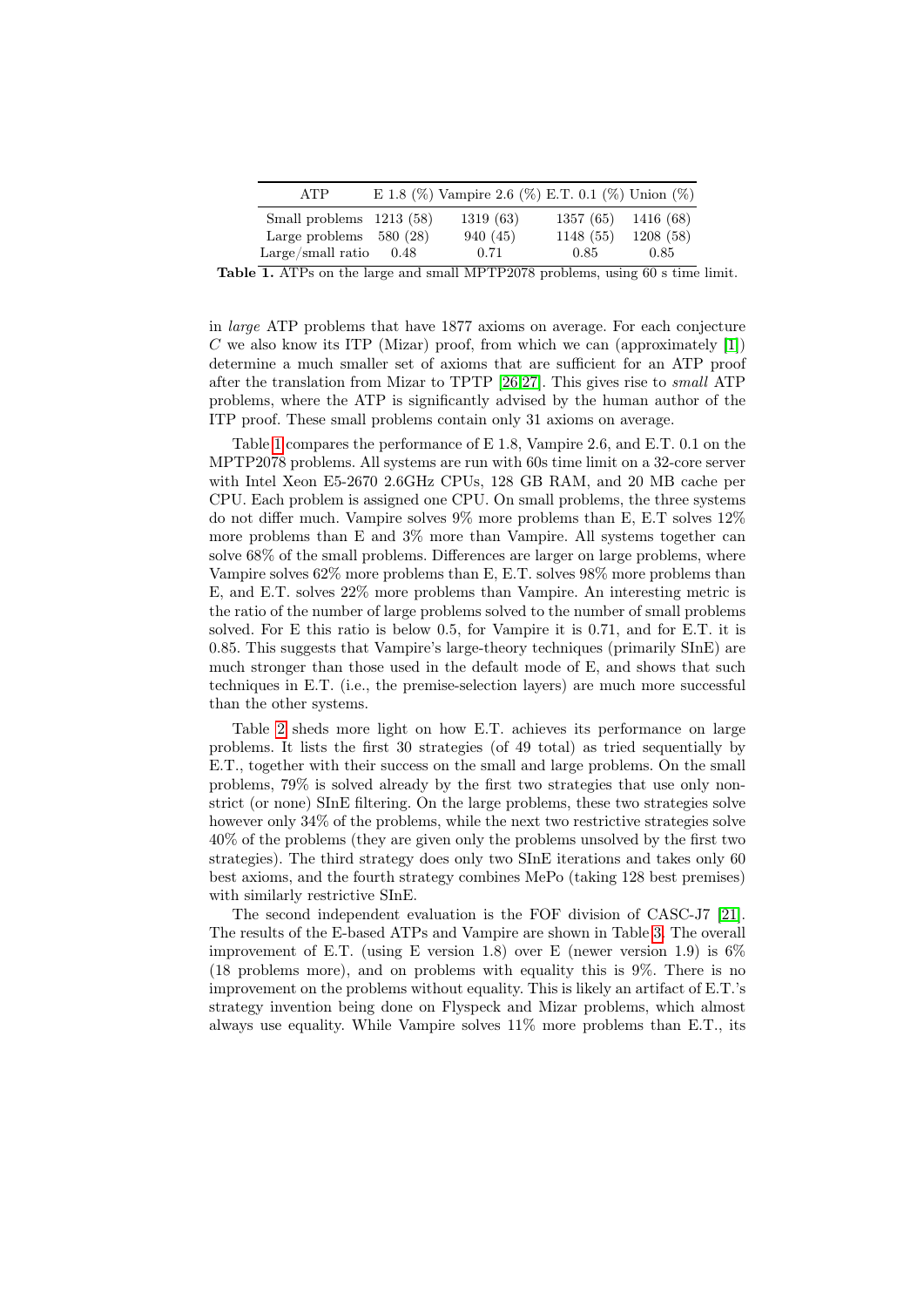|                | nr. small large |                | selector   | premises $B_{SInE} R_{SInE} L_{SInE}$ |     |                |       | ATP strategy (name)                 |
|----------------|-----------------|----------------|------------|---------------------------------------|-----|----------------|-------|-------------------------------------|
| 1              | 933             | 331            | ful        |                                       | 2.0 |                | 500   | b57035dec1c1e73fa888146ae569c7cc8f0 |
| $\overline{2}$ | 140             | 55             | $f_{11}$   |                                       |     |                |       | G-E-.208.C18.F1.SE.CS.SP.PS.S0Y     |
| 3              | 28              | 262            | $f_{11}$ ] |                                       | 1.1 | $\overline{2}$ | 60    | eba37f91665fc364eeb63558058658ee9a1 |
| $\overline{4}$ |                 | 198            | mepo3-nrm  | 128                                   | 2.0 | $\overline{2}$ | 100   | 88760aa43d575e84b7030b8a6188f74ba5f |
| 5              |                 | 43             | mepo3-nrm  | 400                                   |     |                |       | G-E-.208.B07.F1.SE.CS.SP.PS.S0Y     |
| 6              | 40              | 14             | knn-nrm    | 8                                     |     |                |       | G-E-.208.B07.F1.SE.CS.SP.PS.S0Y     |
| 7              |                 | 30             | mepo3-std  | 64                                    | 1.5 | 3              | 40    | 1b33b681d9260087e24d422ea286498f4a4 |
| 8              |                 | 24             | mepo3-std  | 512                                   | 1.5 | 3              | 40    | 1b33b681d9260087e24d422ea286498f4a4 |
| 9              |                 | 10             | mepo3-nrm  | 128                                   | 1.1 | 1              | 60    | 2af8141978cb6a38e97452761cdbd9e1007 |
| 10             |                 | 29             | mepo3-std  | 64                                    |     |                |       | G-E-.208.C18.F1.SE.CS.SP.PS.S0Y     |
| 11             |                 | 18             | mepo3-std  | 512                                   | 1.2 | $\overline{2}$ | 20000 | my8 simple.sine13                   |
| 12             | 13              | 6              | knn-nrm    | 20                                    | 1.5 | $\overline{4}$ | 100   | cfee9ff42189552c6557cda7d36f20820c8 |
| 13             |                 | 7              | mepo3-std  | 512                                   | 2.0 |                | 500   | b57035dec1c1e73fa888146ae569c7cc8f0 |
| 14             |                 | 11             | mepo3-std  | 512                                   | 1.1 | $\overline{2}$ | 60    | eba37f91665fc364eeb63558058658ee9a1 |
| 15             |                 | 1              | mepo3-std  | 512                                   |     |                |       | G-E-.208.B07.F1.SE.CS.SP.PS.S0Y     |
| 16             |                 | $\overline{2}$ | knn-nrm    | 96                                    | 1.5 | $\overline{4}$ | 100   | cfee9ff42189552c6557cda7d36f20820c8 |
| 17             |                 | 8              | mepo3-nrm  | 400                                   | 6.0 | $\overline{2}$ | 20000 | 92168ebc2ef464a6f2d6a311a4fa90219fd |
| 18             |                 | 10             | knn-nrm    | 256                                   | 2.0 | $\overline{2}$ | 100   | 37be21ea059a2fcb865621e373a97f33a9d |
| 19             |                 | 5              | $knn-nrm$  | 64                                    | 5.0 | $\overline{2}$ | 60    | c284f1f10aedfccc65cdb7d9b1210ef814c |
| 20             | 13              | 3              | $knn-nrm$  | 8                                     |     |                |       | G-E-.200.B02.F1.SE.CS.SP.PI.S0S     |
| 21             | 31              | $\overline{5}$ | knn-nrm    | 20                                    |     |                |       | G-E-.200.B02.F1.SE.CS.SP.PI.S0S     |
| 22             | 46              |                | ful        |                                       |     |                |       | X-.sauto.schedule                   |
| 23             |                 | 8              | ful        |                                       | 1.1 | 1              | 60    | c7bb78cc4c665670e6b866a847165cb4bf9 |
| 24             |                 |                | $f_{11}$   |                                       | 6.0 | $\overline{2}$ | 20000 | 92168ebc2ef464a6f2d6a311a4fa90219fd |
| 25             | 18              | 15             | cnf        |                                       | 6.0 | 1              | 20000 | a3154f3180cc47331f1b05c36960c32e480 |
| 26             | 11              | 3              | $f_{11}$   |                                       | 1.5 | $\overline{4}$ | 100   | cfee9ff42189552c6557cda7d36f20820c8 |
| 27             | $\overline{7}$  | 15             | cnf        |                                       | 1.2 | $\overline{2}$ | 20000 | X-.auto.sine03                      |
| 28             | $\overline{2}$  | $\mathbf{1}$   | ful        |                                       | 1.5 | $\overline{4}$ | 10    | 7cec1e0745ab65767d5d930d1f61b255ba3 |
| 29             | $\overline{5}$  | 6              | ful        |                                       | 6.0 | $\mathbf{1}$   | 80    | a74b37f2d8b7e35be554fc999f671188cf4 |
| 30             | 32              | 1              | cnf        |                                       | 5.0 | 6              | 80    | 2af8b399ea0b8c22c6fc1b13069ad80214f |

nr, small, large: order of the strategy; performance on small/large problems premises: number of best-ranked premises used by the strategy (for MePo and k-NN) SInE:  $B_{SInE}$  – Benevolence;  $R_{SInE}$  – Iteration limit;  $L_{SInE}$  – Absolute axiom limit. Selectors: ful – reduced FOF (after phase  $\#1$ ); cnf – reduced FOF clausified (after phase #3); (mepo3|knn)-std – MePo3 or k-NN using symbols and shared terms with numbered variables (de Bruijn indeces); (mepo3|knn)-nrm – MePo3 or k-NN using symbols and matching terms with all variables renamed to one.

Strategies: The names of BliStr strategies are usually content-based hashes. The names of the original E strategies mirror their main parameters.

<span id="page-7-0"></span>Table 2. The first 30 E.T. strategies run sequentially on the large and small MPTP2078 problems (60 s total time). E.T. exits immediatelly when a strategy finds a proof, therefore the success rates of the strategies are not directly comparable.

| ATP                                       | Vampire 2.6 E.T. 0.1 E 1.9 |                                            | VanHElsing 1.0     |
|-------------------------------------------|----------------------------|--------------------------------------------|--------------------|
| FOF with Equality<br>FOF without Equality | 234/250<br>141/150         | $224/250$ $205/250$<br>$115/150$ $116/150$ | 199/250<br>111/150 |
| FOF total                                 | 375/400                    | 339/400 321/400                            | 310/400            |

<span id="page-7-1"></span>Table 3. Vampire and E-based ATPs on the CASC-J7 FOF division.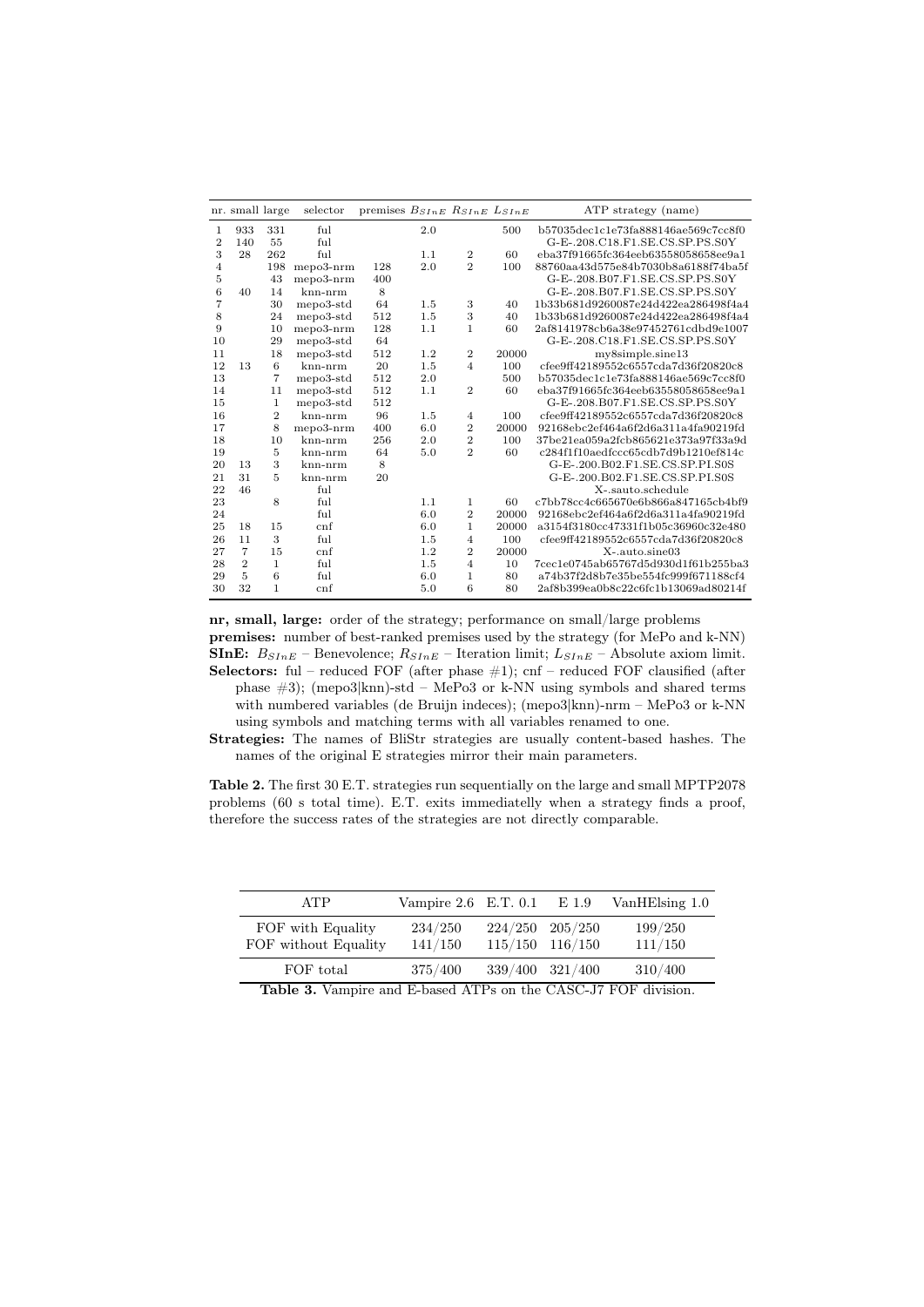margin over E.T. on the equational problems is reduced to only 4%. Quite likely, Vampire's advantage on the problems without equality comes from splitting improvements and integration of SAT-solving [\[8,](#page-8-7)[30\]](#page-9-20).

## 7 Conclusion and Future Work

E.T. 0.1 shows very good performance on large problems, while being competitive on the problems from the standard FOF category of CASC. The performance is achieved without relying on slow preprocessing phases and learning from related proofs, however this requires a layered architecture with several filtering phases with different speed/precision trade-offs, and very efficient implementation of the core algorithms, using a lot of sharing and indexing data-structures. The other important aspects of E.T.'s performance are (i) relatively sophisticated features that provide good characterization of formulas, allowing more precise high-level approximation of the search problem, (ii) three non-learning stateof-the-art premise selection methods that complement each other, and (iii) a number of complementary automatically designed large-theory search strategies.

Future work may include addition of further non-learning selection methods such as the model-based selection used in SRASS [\[24\]](#page-9-21), re-use of the strongest lemmas between the strategies, and, e.g., integration of the more expressive features into E's SInE and into E's clause-evaluation heuristics. Some of the techniques developed for E.T. could be also transferred back to learning systems like MaLARea and the AITP hammers.

#### References

- <span id="page-8-6"></span>1. J. Alama, T. Heskes, D. Kühlwein, E. Tsivtsivadze, and J. Urban. Premise selection for mathematics by corpus analysis and kernel methods. J. Autom. Reasoning, 52(2):191–213, 2014.
- <span id="page-8-1"></span>2. M. Beeson and L. Wos. OTTER proofs in Tarskian geometry. In S. Demri, D. Kapur, and C. Weidenbach, editors, IJCAR, volume 8562 of LNAI, pages 495–510, 2014.
- <span id="page-8-0"></span>3. J. C. Blanchette, C. Kaliszyk, L. C. Paulson, and J. Urban. Hammering towards QED. Submitted, <http://www4.in.tum.de/~blanchet/h4qed.pdf>, 2015.
- <span id="page-8-5"></span>4. B. B. Cambazoglu, H. Zaragoza, O. Chapelle, J. Chen, C. Liao, Z. Zheng, and J. Degenhardt. Early exit optimizations for additive machine learned ranking systems. In B. D. Davison, T. Suel, N. Craswell, and B. Liu, editors, WSDM, pages 411–420. ACM, 2010.
- <span id="page-8-3"></span>5. V. K. Chaudhri, D. Elenius, A. Goldenkranz, A. Gong, M. E. Martone, W. Webb, and N. Yorke-Smith. Comparative analysis of knowledge representation and reasoning requirements across a range of life sciences textbooks. J. Biomedical Semantics, 5:51, 2014.
- <span id="page-8-2"></span>6. U. Furbach, I. Glöckner, and B. Pelzer. An application of automated reasoning in natural language question answering. AI Commun., 23(2-3):241–265, 2010.
- <span id="page-8-4"></span>7. K. Hoder and A. Voronkov. Sine qua non for large theory reasoning. In N. Bjørner and V. Sofronie-Stokkermans, editors, CADE, volume 6803 of LNCS, pages 299– 314. Springer, 2011.
- <span id="page-8-7"></span>8. K. Hoder and A. Voronkov. The 481 ways to split a clause and deal with propositional variables. In M. P. Bonacina, editor, CADE, volume 7898 of LNCS, pages 450–464. Springer, 2013.